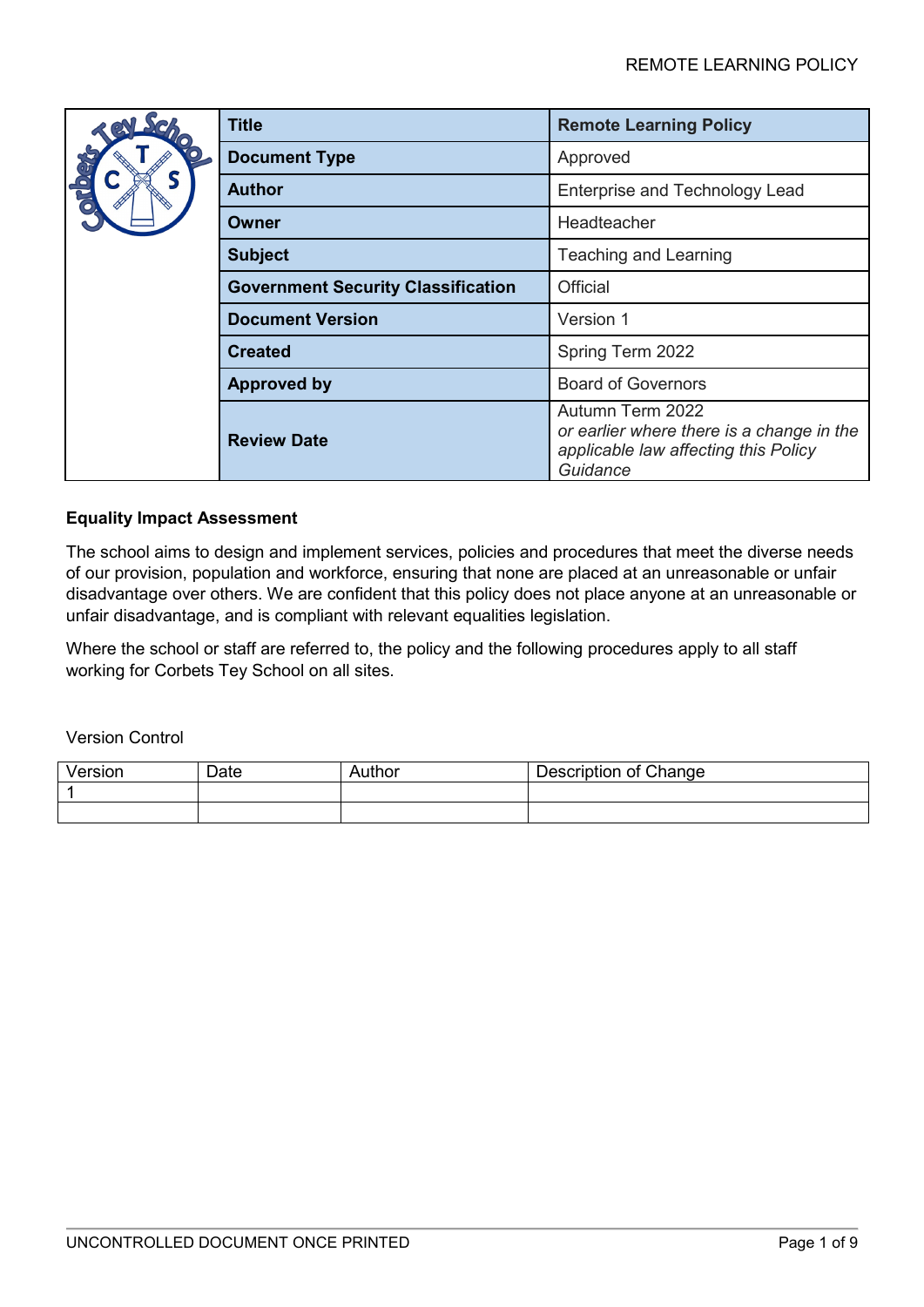# **Introduction**

In developing the Remote Learning Policy and the underpinning plans to support it, we will consider the following:

- Staff, student and parent voice in the design of remote learning
- Digital access at home
- Skills of staff, families and learners and immediate training that may be required
- Delivery of a blended model and how this works for individual learners and/or a full bubble
- Appropriate guidelines for screen time (the digital diet), online safety and data protection
- Teacher workload when being required to teach learners in school as well as remote provision
- The planning, expectations and the need for flexibility from all plus consideration of individual student and family circumstances.

# **1. Statement of School Philosophy**

Corbets Tey School has always strived to be creative, innovative and supportive of our parents and carers in the best way possible in supporting their children and young people to make learning purposeful and holistic. Our strategy for remote learning continues this 'vision'.

## **2. Aims**

This Remote Learning Policy aims to:

- $\triangleright$  Ensure consistency in the approach to remote learning for all students who are not in school, through use of quality online and offline resources and teaching videos
- $\triangleright$  Provide clear expectations for members of the school community with regards to delivery and participation in high quality interactive remote learning. Activities will be appropriate to the needs of all of our students and in respectful partnership with their parents and carers in overcoming barriers to home learning.
- $\triangleright$  Deliver seamless continuation of an accessible version of the planned school curriculum and the individualised learning programmes of students, as well as support in motivation, health and wellbeing and parent/carer support
- $\triangleright$  Commit to continued development of staff and parents or carers in methods and tools to make remote learning most effective. (e.g. CPD, staff meetings, meet the teacher, parents and carers meetings, parent and carers training, annual reviews)
- $\triangleright$  Support effective communication between the school and families and support attendance wherever it is operationally safe to do so.

## **3. Who is this policy applicable to and when should it be applied?**

Remote learning will be shared with students or families when students are absent from school for a sustained or unknown period of time. This could be for a number of reasons such as a school or class closure due to a site issue, an individual student absence due to contagiousness or for a self-isolation requirement, a student undergoing medical treatment, etc, and could be when some or all of the rest of their class may or may not be attending school and being taught as normal. Remote learning should be responsive to the student and the family needs such as when a student may be too ill to access education.

## **4. Content and Tools to Deliver This Remote Learning Plan**

Resources to deliver this Remote Learning Plan include:

- Online tools (eg: Education City, LGFL Learning Resources (including Busy Things, J2e, etc)
- *Access to online platforms (eg: Google/Microsoft Teams) for meetings and online group or individual lessons, meetings with parents or carers, therapies, staff CPD)*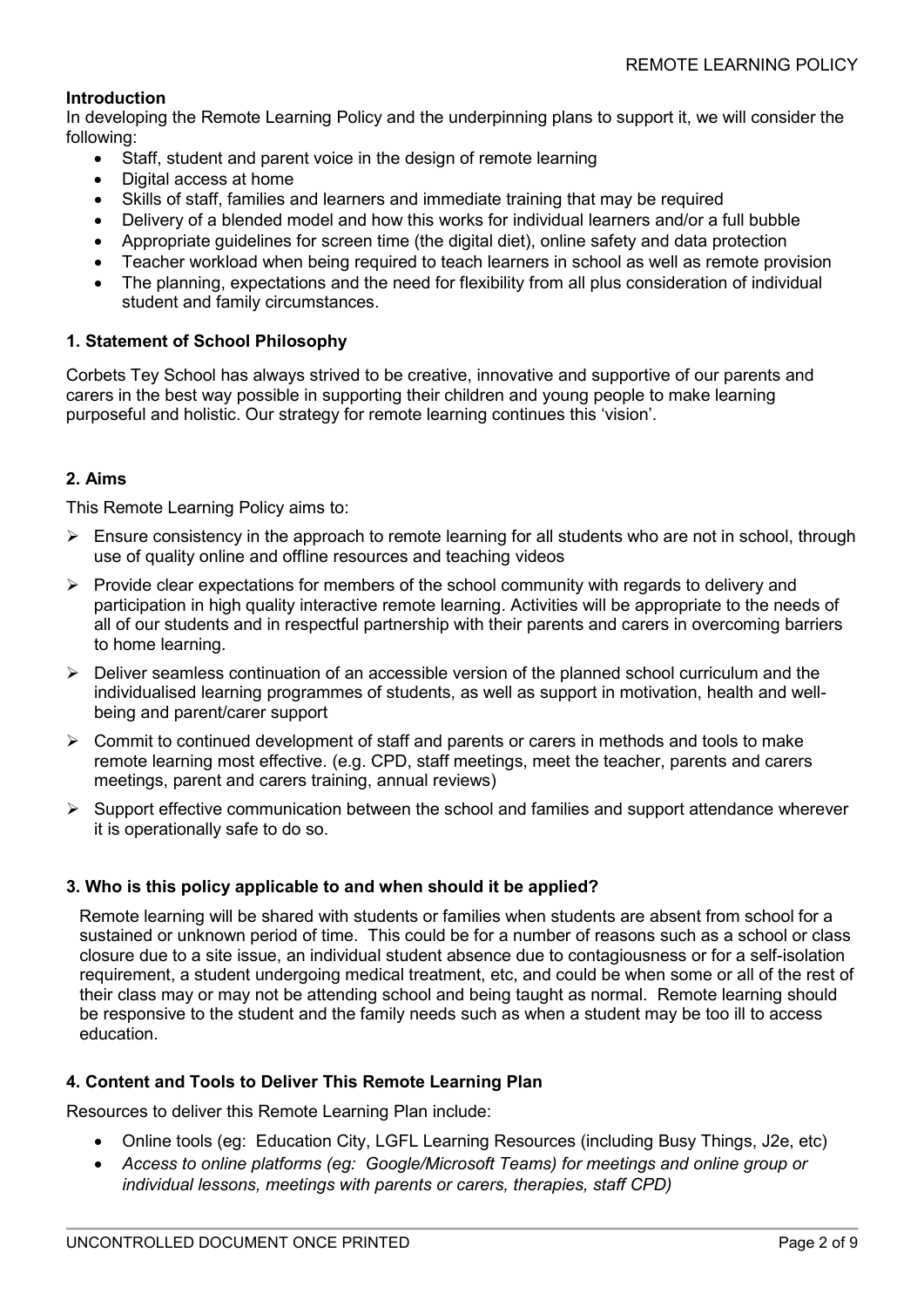- *Sharing of individualised resources using specialist software (eg: Clicker 8, Clicker Apps, Widgit Online)*
- Use of Recorded video *(Adobe Spark Video or Adobe Rush) shared via URL links.*
- Live Video or video links via Google Meet for individual 1-1 teaching, group or whole class based lessons
- Phone calls home
- Emails home
- Printed learning packs (laminated where possible and sanitised see COVID-19 Risk assessment and class checklist)
- Physical materials such as story books, sensory resources, iPads, etc.(once sanitised as above)
- Use of BBC Bitesize, Oak Academy (where appropriate)

Remote learning planning and resources to deliver this policy will include:

- Downloadable Printable Documents (e.g. Twinkl)
- Curriculum resources
- Video Conferencing Risk Assessment
- Staff AUPs including the use of online platforms

## **5. Home and School Partnership**

Corbets Tey School is committed to working in close partnership with families and recognises each family is unique and because of this, remote learning will look different for different families in order to suit their individual needs.

Corbets Tey School will work with parents and carers to ensure they have the appropriate hardware, software, knowledge and confidence to use Google Tools and other online resources and as appropriate and where possible, provide personalised resources.

Where possible, it is beneficial for young people to maintain a regular and familiar routine. Corbets Tey School would recommend that each 'school day' maintains structure however, we do understand that for many of our learners, that this would not be possible. We will work closely with parents and carers to provide a structure, amount and focus of school work that maximises their opportunities for learning and supports behaviour management at home.

We would encourage parents to support their child or young person's work, including finding an appropriate place to work and, to the best of their ability, support students with work encouraging them to work with good levels of concentration.

Every effort will be made by staff to ensure that remote working is introduced seamlessly. Should accessing work be an issue, staff and parents/carers will agree effective ways forward and may find alternative solutions. These will be discussed on a case-by-case basis.

We will support parents and carers in keeping their children and young people safe while online by continuing to share safety advice and guidance regularly, and to encourage ongoing supervision and communication with their children and young people when they are working on computers at home.

## **6. Roles and responsibilities**

## **Teachers, Tutors and Teaching Assistants**

*To note: the suggested responsibilities below relate to where a whole class/classes are isolating and would be adapted when there are fewer students are absent and the majority of the class are in school.*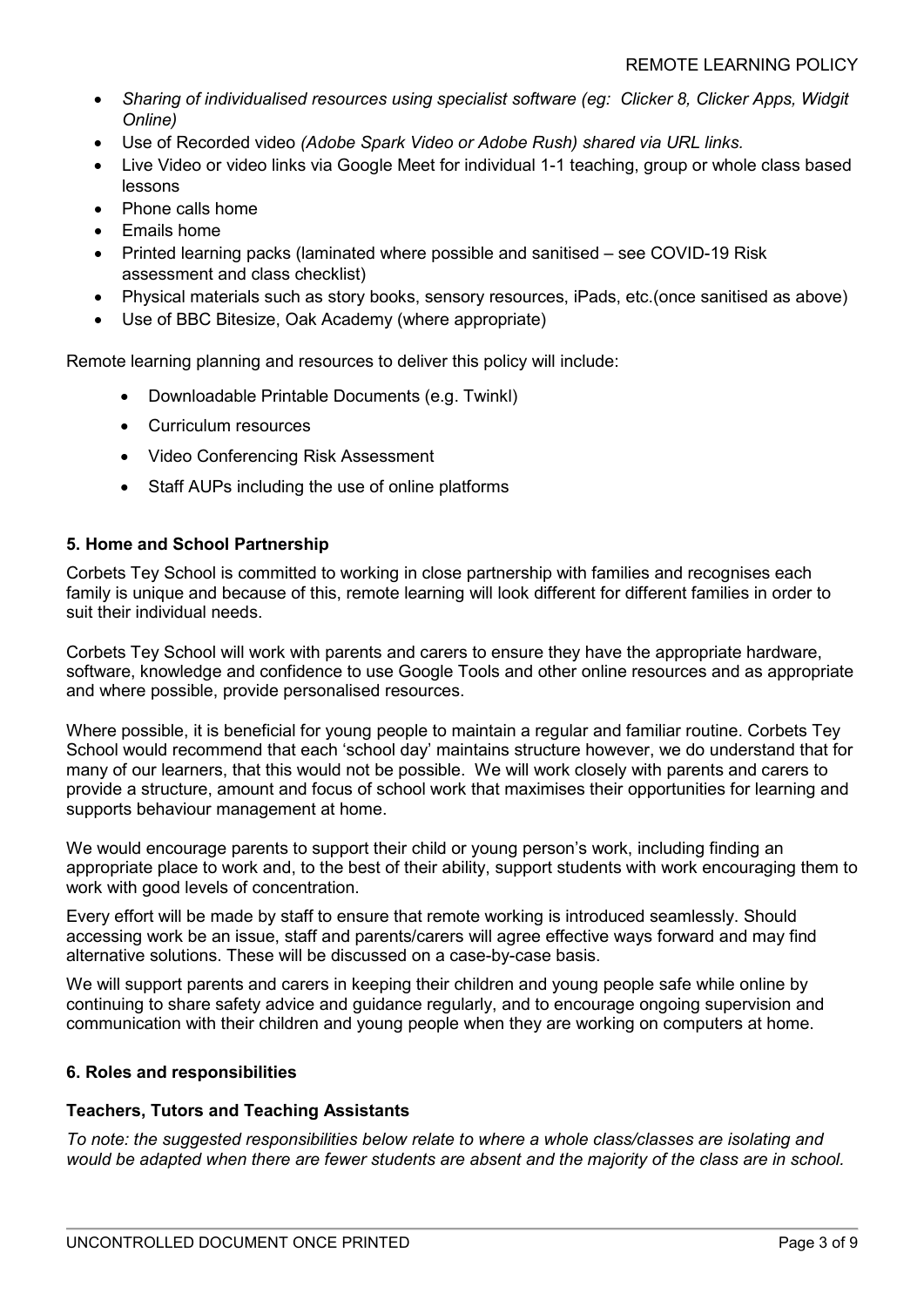Corbets Tey School will provide refresher training sessions and induction for new staff on how to use Google and Microsoft Tools as well as other specialist software.

The **Staff Training** folder on **All Staff Teams** contains information for staff to access:

- Links to 17 videoed Google Meet virtual staff training sessions on using various technology platforms and software
- School Systems Booklet with instructions on accessing all school systems including links to video demonstrations
- Staff Handbook

When providing off site remote learning, **teachers or tutors** must be available during regular contracted teaching hours. If they are unable to work for any reason during this time, for example due to sickness or caring for a dependent, they should report this using the normal absence procedure.

When providing remote learning, teachers are responsible for:

- Setting work:
	- $\circ$  Teachers or Tutors will set work for the students in their classes.
	- $\circ$  The work set should follow the usual timetable for the class had they been in school. wherever appropriate or possible
	- o Weekly/daily work will be shared as appropriate in line with the needs of our learners
	- o Work will be differentiated and in line with our normal curriculum pathways
- Providing feedback on work where appropriate and ensuring an ongoing supportive dialogue with parents/carers where more appropriate
- Keeping in touch with students who are not in school and their parents and carers:
	- $\circ$  If there is a concern around the level of engagement of a student, the parent or carer should be contacted via phone to access whether school intervention can assist engagement.
	- $\circ$  All parent/carer emails should come through their class gmail account (e.g: willowclasshomeworking@corbetstey.org)
	- $\circ$  In the event of partial or whole school closure parents and carers will have a named contact who will call them 1-3 times a week dependent on category of concern.
	- o This contact should be logged on CPOMS
	- $\circ$  Any complaints or concerns shared by parents, carers or students should be reported to a member of SLT– for any safeguarding concerns, refer immediately to the DSL

Teaching assistants must be available during their contracted hours.

If they are unable to work for any reason during this time, for example due to sickness or caring for a dependent, they should report this using the normal absence procedure.

During the school day, teaching assistants must complete tasks as directed by their class teacher or a member of the SLT.

## **The Headteacher, Deputy Headteachers and Assistant Headteachers**

Alongside any teaching responsibilities, senior leaders are responsible for:

- Co-ordinating the remote learning approach across the school including monitoring of participation and engagement.
- Monitoring the effectiveness of remote learning through regular communication with teachers and tutors, reviewing work set or reaching out for feedback from students and parents or carers.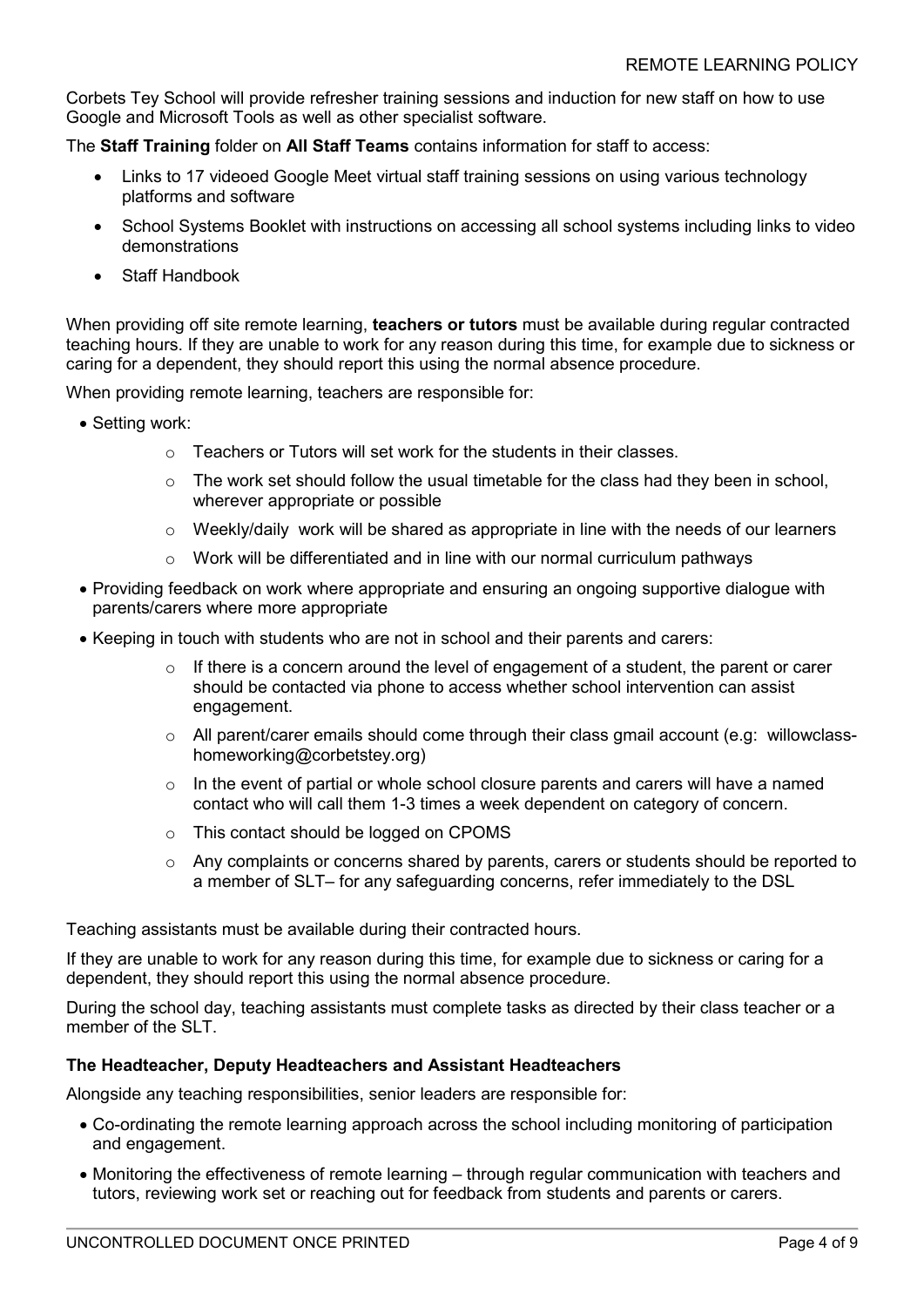- Monitoring the wellbeing of students and their families through daily monitoring of CPOMS.
- Monitoring the security of remote learning systems, including data protection and safeguarding considerations.
- Ensuring that students with EHC plans continue to have their needs met while learning remotely.
- Monitoring the level of support needed.

## **Designated Safeguarding Lead (DSL)**

The DSL is responsible for managing and dealing with all safeguarding concerns. For further information, please see the Safeguarding and Child Protection Policy.

## **IT Technicians**

IT technicians are responsible for:

- Fixing issues with systems used to set and collect work
- Helping staff with any technical issues they're experiencing
- Reviewing the security of remote learning systems and flagging any data protection breaches to the data protection officer
- Ensuring that the technology used for remote learning is accessible to all students and that reasonable adjustments are made where required.

## **The Enterprise and Technology Lead and School Business Manager**

- Ensuring value for money when arranging the procurement of equipment or technology.
- Ensuring that the school has adequate insurance to cover all remote working arrangements.
- Assisting students and parents or carers with accessing the internet or devices
- Supporting staff so that they are confident and competent to deliver remote learning by providing training when required.
- Ensuring students have access to other entitlements to support their ability to learn and thrive such as free school meals/vouchers, other wellbeing support and advice, individualised support offers.

## **Governing Board**

The governing board is responsible for:

- Monitoring the school's approach to providing remote learning to ensure education remains as high in quality as possible
- Ensuring that staff are certain that remote learning systems are appropriately secure, for both data protection and safeguarding reasons
- Reviewing information from stakeholders e.g. parent and carer surveys and school response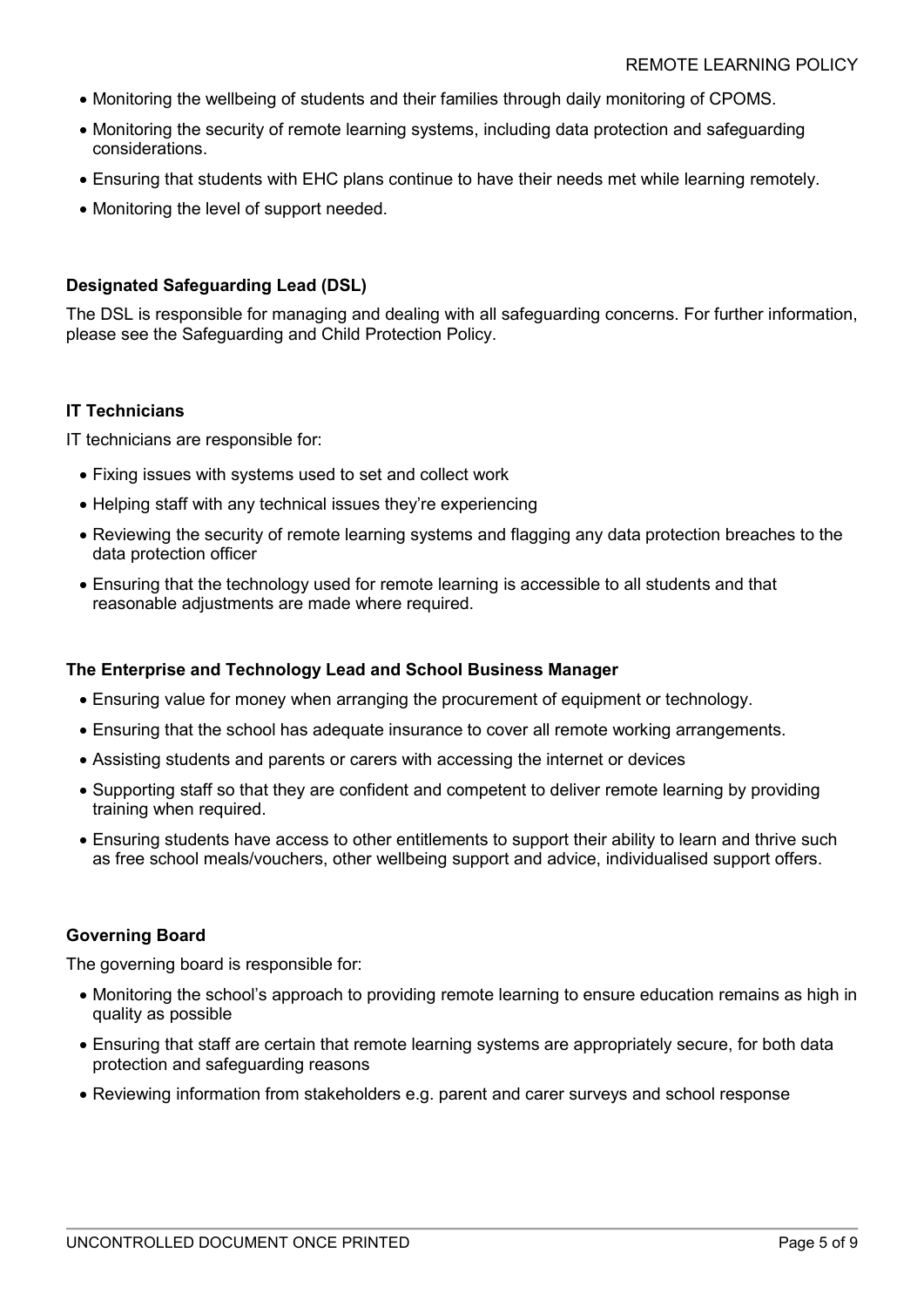# **7. Links with other Policies**

This policy is linked to our:

- Behaviour Policy
- Child Protection Policy
- Data protection policy and privacy notices
- Online Safety Policy
- Acceptable Use Agreements
- Computing Policy
- Video Conferencing Risk Assessment
- COVID-19 Risk Assessment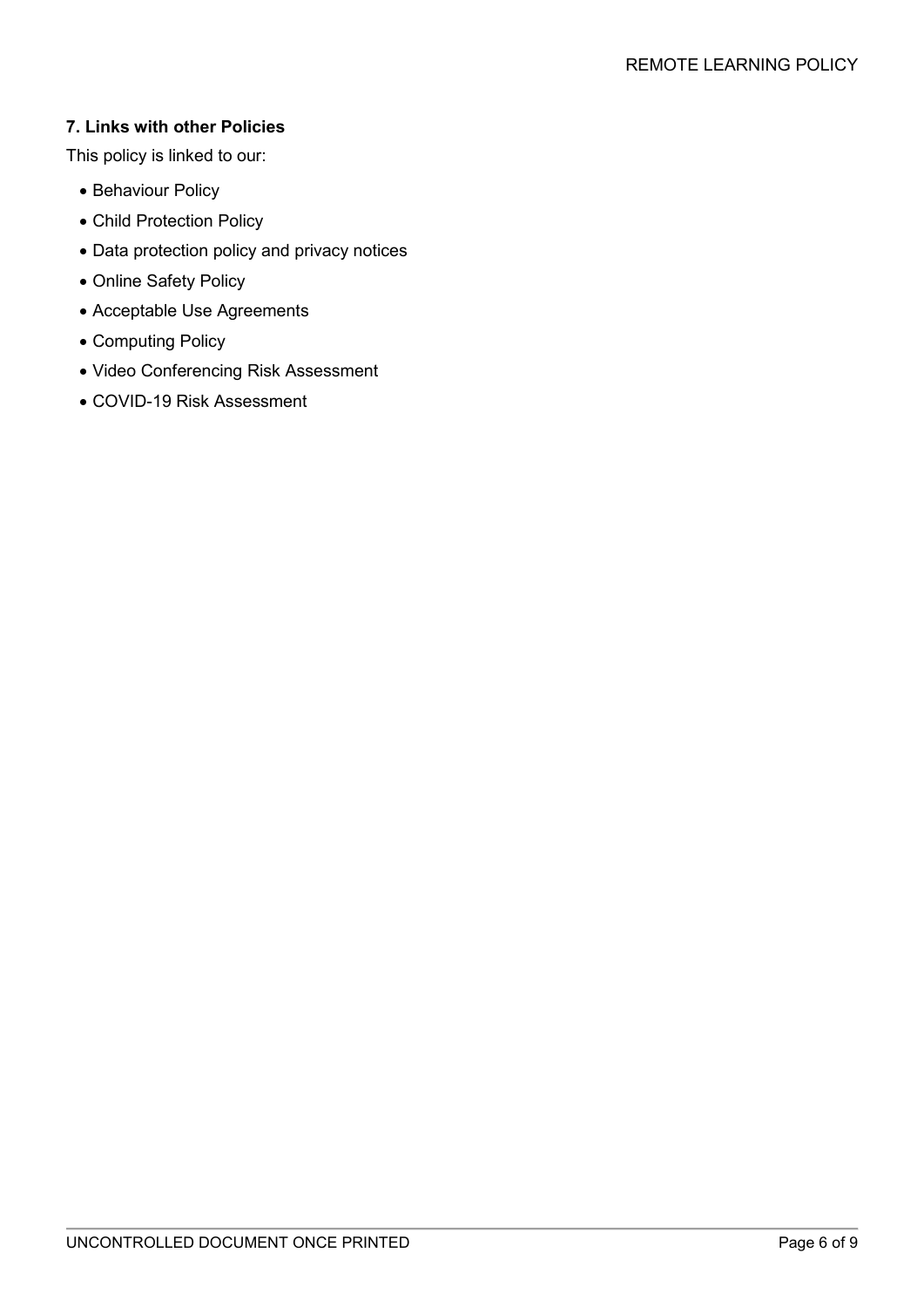Appendix 1

# **Remote Learning Parent or Carer Letter Information – Privacy Notice**

Dear Parents and Carers,

There are a number of students who are currently not attending school because of shielding, selfisolating and other reasons.

We are committed to supporting students at school and those students who are unable to come to school at present.

When delivering remote learning, we aim to:

- Ensure consistency in the approach to remote learning for students who are not are not in school
- Set out expectations for all members of the school community with regards to remote learning
- Provide appropriate data protection compliance controls with regard to sharing video images

Remote learning may include recording live lessons at school in order to involve students more fully in the activities of their peers from home. We aim to ensure that these young people are not placed at a disadvantage in terms of curriculum access and also to support their wellbeing and inclusion.

We would like to make you aware that during a lesson recording your child or young person may be visible and their name may be used occasionally in the class discussions that will take place in a normal learning activity. We will aim to record the backs of heads where possible but cannot guarantee that your child or young person may turn around during the session.

There will be an increasing need to make use of this type of lesson delivery for a changing number of absent students but to assure you that any video shared with other parents or carers in your young person's class will be under the following conditions:

- Video footage is to be used under strict conditions (ie: played only with their young person for teaching and learning purposes)
- Recordings are only to be used for own personal use
- Recordings should never be shared online (ie: via social media)

Parents or carers will be asked to sign a declaration that they understand and will abide by these rules before being sent any video links.

Thank you for working with us during these challenging times to ensure that our students continue to receive the best learning experiences possible regardless of their location or circumstances.

Regards,

Emma Allen Headteacher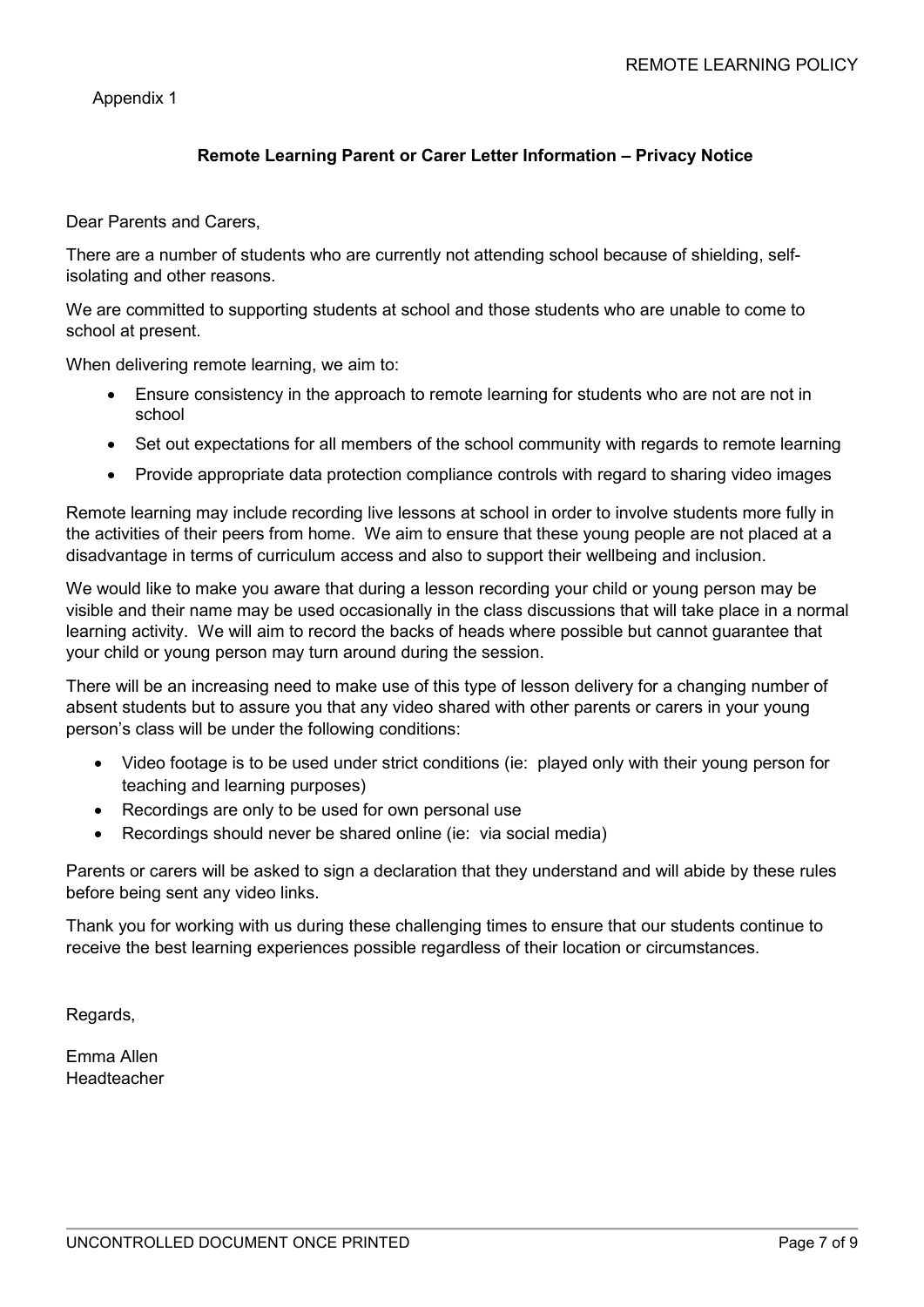## Appendix 2

# **Confidentiality and Non-sharing Agreement**

Corbets Tey School have a responsibility under the General Data Protection Regulations (2016) - and the Data Protection Act (2018) to promote good practice in the handling and use of personal information and to safeguard staff and student personal information.

This includes images, names and characteristics of staff and students.

In order to share recorded lessons as part of our remote learning package for your child or young person, we therefore need you to understand and agree to the following terms:

- I will respect and maintain confidentiality of all discussions or other personal information learnt through recorded lessons.
- I will not post or share information, still or video images online in any form, including but not limited to:
	- o Email
	- o Websites
	- o Message boards
	- o Blogs
	- o Social networking sites
- I agree to use the footage shared with me only for education related purposes and only with my child or young person for whom it was created and not with or within the hearing of other people who are not direct family support or carers.
- I will delete the recorded footage from my computer, online platform or other device once it has been viewed and is no longer needed.

I acknowledge that I have read and understand all of the above and that my signature signifies my agreement to comply with the above terms.

| <b>Student Name:</b>              |  |
|-----------------------------------|--|
| <b>Parent or Carer Name:</b>      |  |
| <b>Parent or Carer Signature:</b> |  |
| Date:                             |  |